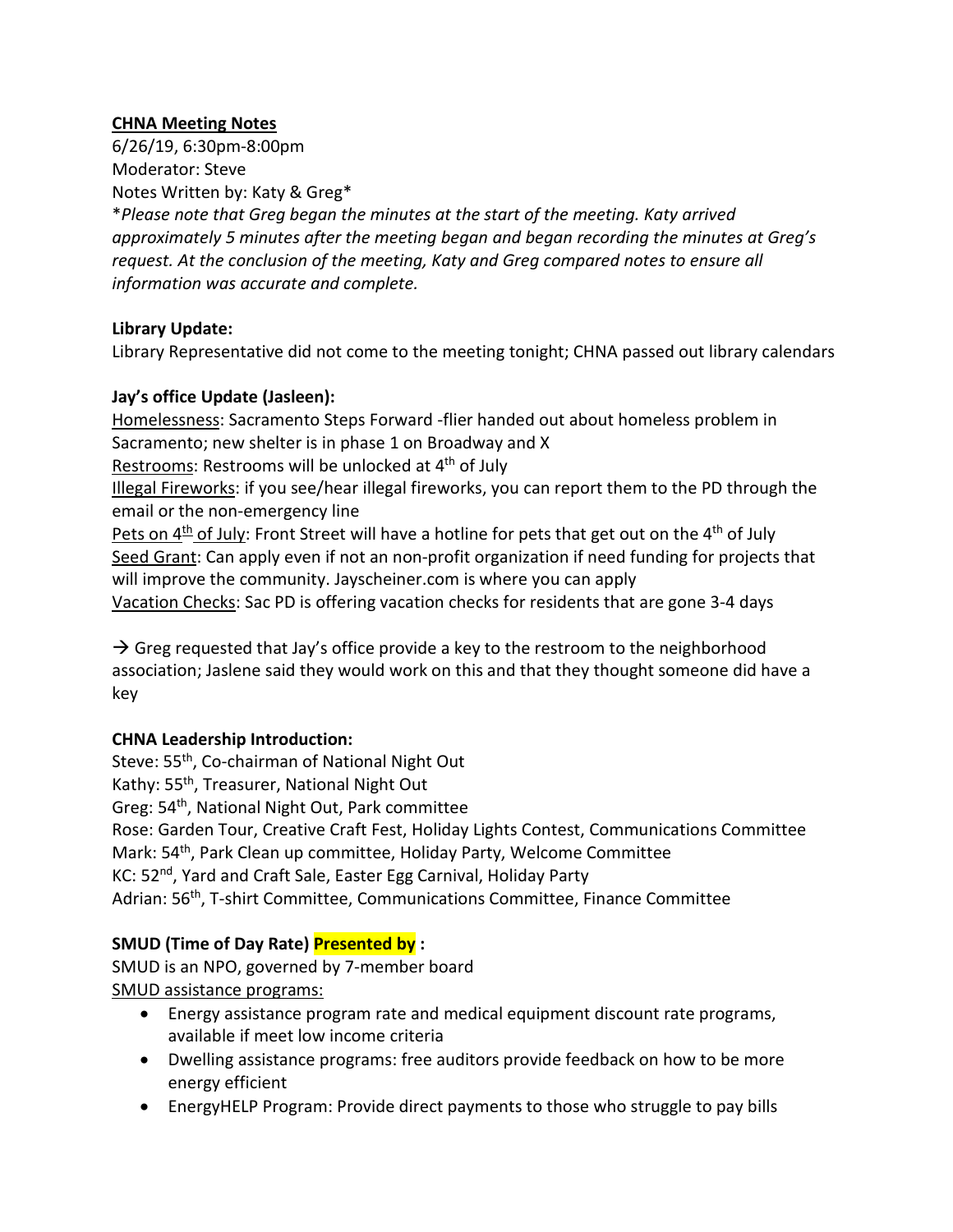• Education and Outreach: work with about 800 non-profits to educate about SMUD programs and events

# Tips for the summer:

Time of Day:

- Paying more during certain times of day (peak hours)
- Rates increase as demand and cost increase
- Give customer more control over bills
- Costs SMUD more to purchase more power between 5-8pm and won't be as clean of an energy source
- If SMUD has to build an additional powerplant, rates will go up
- Peak and Off-Peak Hours Between *June 1-September 30th*
	- o Peak Hours: 5:00pm-8:00pm
		- Mid-Peak: Mon-Fri, noon-5pm & Mon-Fri, 8:00pm-midnight
		- Peak: Mon-Fri, 5:00pm-8:00pm
		- Weekends and holidays are always off-peak
	- o Off-Peak Hours: any hours not between 5:00pm-8:00pm
- Can also choose a fixed rate, Jan-May/Oct-Dec a steady rate, and increased June-Sept
- If you self-enrolled to Time of Day, must stay on this for 12 months; If did not self-enroll you can switch but have to stay on fixed rate for 12 months after switch.
- Lots of available information on your online SMUD account
	- o Can set up reminders and alarms to notify you when you reach a certain amount
	- o Can view how much usage is costing you at certain times of day
	- o Time of Day cost calculator
	- o Energy Saving Tips
- SMUD.org/TimeofDay

# **Stockton Blvd. Corridor Study (Isaac Gonzalez):**

Retained by Nelson Nygaard to look at the Blvd from Alhambra to  $47<sup>th</sup>$  in a new way to envision future for the Blvd.

*All information is available on stocktonblvd.org* 

- There is a survey on the website for neighbors to provide feedback
- Survey link is also on CHNA Facebook page
- Study Corridor: Alhambra to  $47<sup>th</sup>$ 
	- Segmented into 3 areas
		- o Urban Campus Segment (Alhambra to Broadway)
		- o Traditional Grid segment (Broadway to  $21^{st}$ )
		- $\circ$  Suburban Segment (21<sup>st</sup> to 47<sup>th</sup>)
	- Why this corridor?
		- o Bike lanes are broken
		- o Sideways are inconsistent and unsafe
		- o Supports highest SacRT's highest rideship route
		- o Safety challenges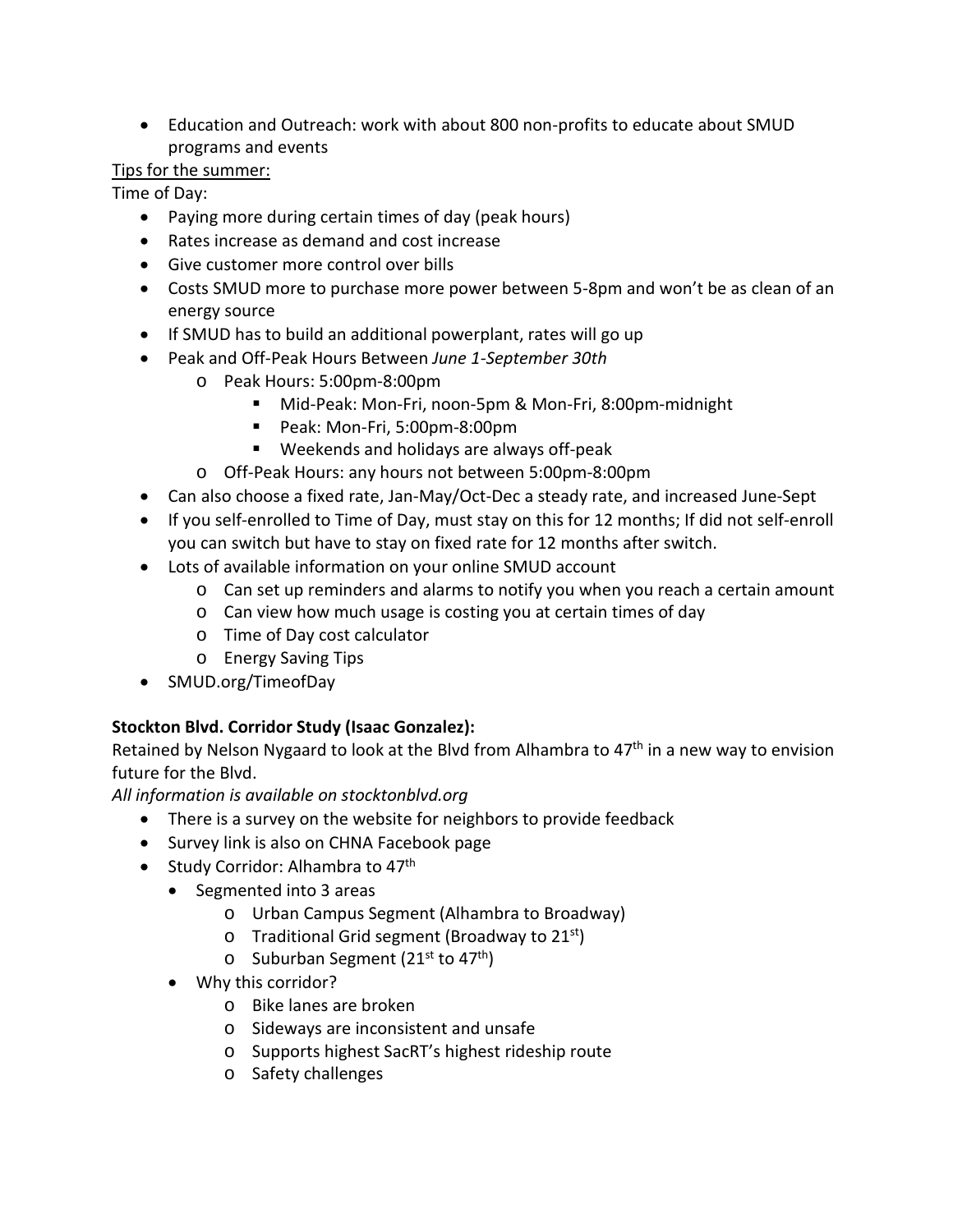- Vision Zero: Looks at why there are pedestrian fatalities and tries to improve the street so there are zero fatalities. It is an international program
- o Highway access points
- o Opportunity to foster economic investment along the corridor

Project process/Project Phases

- o Listening and Learning
- o Designing Alternatives
- o Refining Alternatives
- o Finalizing and Documenting

## Project Goals:

- o Transform/Be Bold
- o Be an example for other corridors
- o Safety Vision Zero
- o Enhance mobility
- o Meaningful Outreach is key
	- o Communicate with public
- o Outcomes
	- o Concept design with community buy-in for city to develop
- Project Aspirations
	- o Stockton Blvd with
		- o Healthy transportation options
		- o Fosters local economic development
		- o Improves safety and comfort for all people on the street
		- o Supports vibrant and walkable neighborhood
		- o Protects and improves our environment

Link to Survey: stocktonblvd.org

#### Discussion between CHNA and Isaac:

 $\rightarrow$  KC asked if Stockton Blvd will be widened, Isaac said no, and that city of Sacramento will follow all traffic guidelines

 $\rightarrow$  Steve inquired about parking coming in for businesses on Stockton Blvd between Broadway and Fruitridge; Isaac said he isn't sure about parking

 $\rightarrow$  Adrian inquired about bringing in more local businesses along the corridor and then focusing traffic and safety around those already existing businesses; Isaac said a good infrastructure may lead to better businesses coming in. Isaac said he feels both will happen concurrently

 $\rightarrow$  Adrian asked if there have been any incentives offered to new businesses to come in; Isaac did not respond

 $\rightarrow$  Greg asked if there was something the transportation improvements will bring in new businesses but that they will also have parking available; Isaac encouraged everyone to give feedback on the survey online so that issues like this will be addressed; Isaac described a "road diet" where a lane is lost but safer streets from one-lane road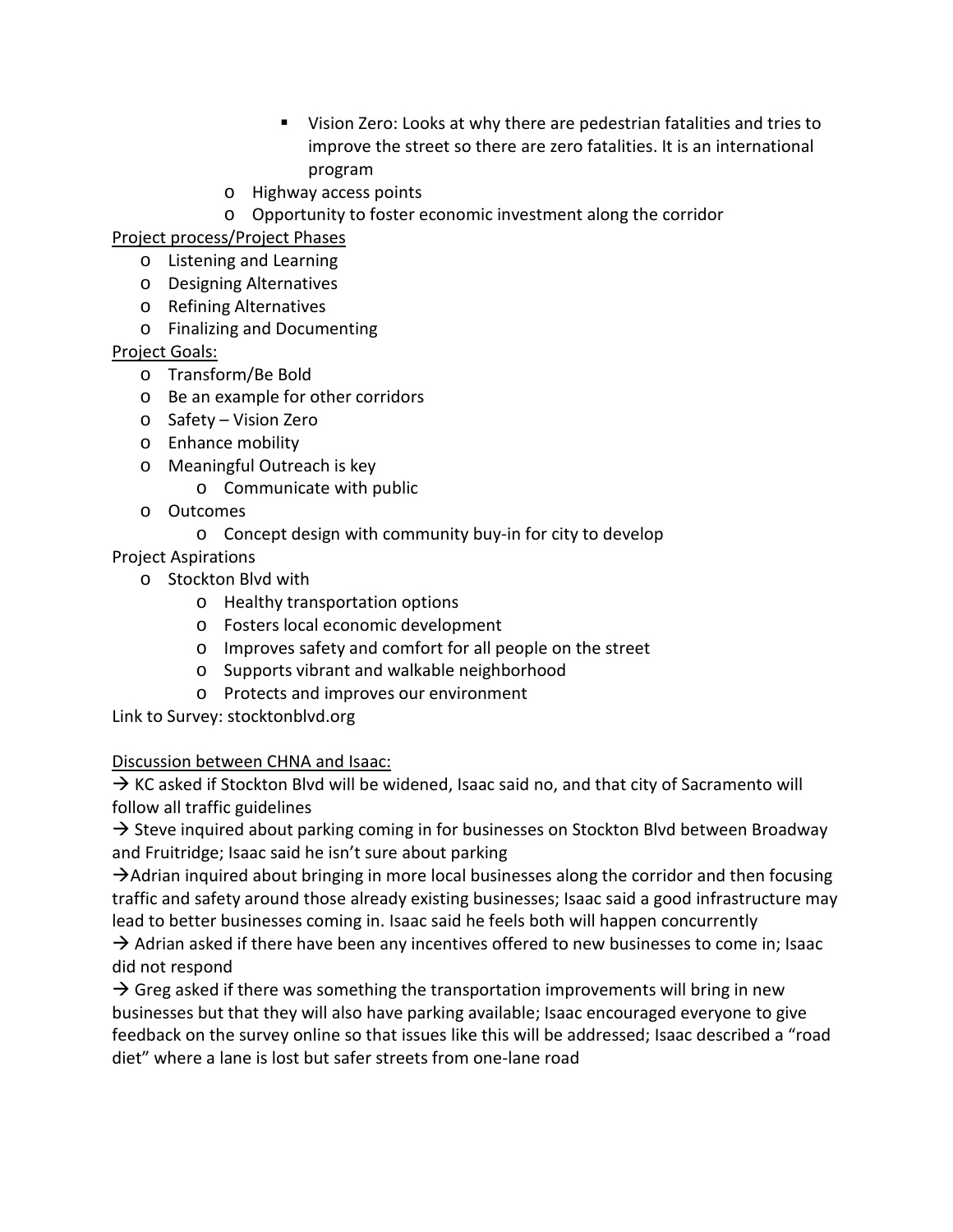$\rightarrow$  Neighbor asked if Isaac said a bike lane would be removed for parking; Isaac clarified that a bike lane is in the plan and that parking may be combined with bike lane; Isaac encouraged neighbor to provide feedback on online survey

 $\rightarrow$  Greg asked if the design would be segment by segment; Isaac said it could be discussed in the winter

 $\rightarrow$  Mark reported that there have been complaints of traffic coming north and people cutting through 15<sup>th</sup> avenues and 50<sup>th</sup> street to get to 14<sup>th</sup> avenue instead of waiting for the light; Isaac said the traffic study will be looking into concerns like this and Isaac said to put it in the survey or come to a community pop up event; Isaac also said there are electronic modeling views that take into account what happens to traffic flow if one street is closed

## Tools to Collect Input:

- o Putting together an advisory committee and reaching out to various stakeholders
- o Online community survey Isaac asks that all neighbors complete this and provide feedback

## **Committee Updates:**

National Night out:

- August  $6^{th}$  at Colonial Park, 6:00pm-8:30pm;
- First committee meeting is 10am Saturday at Kathy's house, let Kathy know if you would like to help and be on the committee
- Request that communication committee put out a call for volunteers be put out on social media and to elected officials

 $\rightarrow$  Greg would like to review the mission statement of the **Finance Committee**;

Questions about specific parts of the mission statement such as the use of the term "mobile"; Katy clarified that 'mobile' means looking into opportunities to engage in multi-community events that may bring in money; Greg also asked about the term "central committee" and asked would that be the same as the current structure; Katy confirmed that there were no proposed changes to the current structure and that the finance committee mentorship is available by request at this time;

 $\rightarrow$  Greg asked communications committee about the status of their guidelines; Rose reported that the committee has met 4 times but has not made much progress on this process; Adrian reported that the committee has not agreed on leadership and other topics;

 $\rightarrow$  Greg asked for a timeline for the communications committee guidelines; Rose clarified that once the draft is completed, they will bring the guidelines to the CHNA monthly meeting for review

 $\rightarrow$  Greg asked for an update on the information he requested be posted on the website such as the guidelines in HTLM format, a history statement and committees be listed;

 $\rightarrow$  Greg asked to clarify which mission statement is correct because he see's variation between the website and the guidelines; Adrian reported that the information on the website about the mission was already on the website and hasn't been changed since he took over the website and he's happy to upload the correct version;